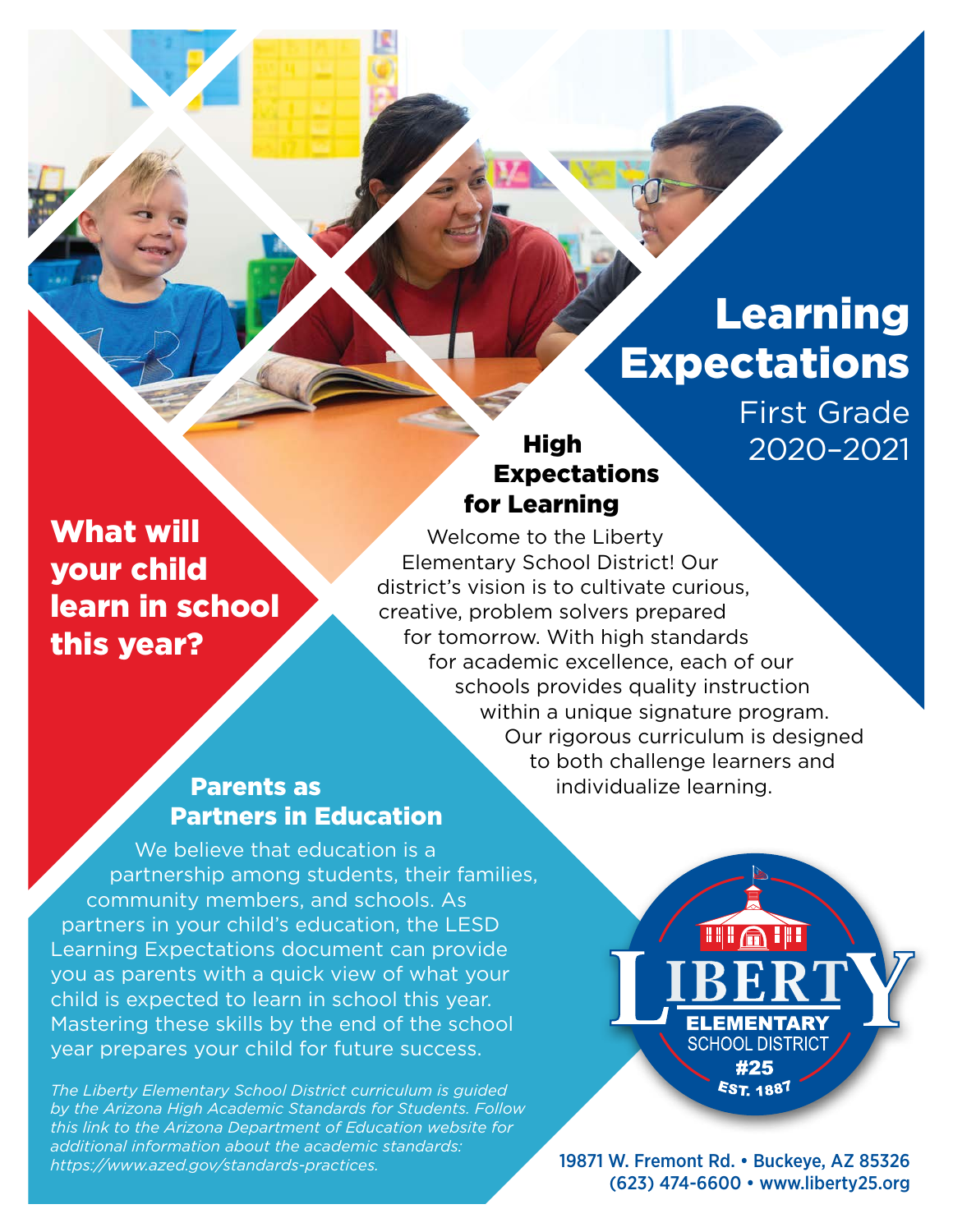

#### Questions?

1

Please contact your child's teacher at any time with questions regarding the curriculum, and be sure to attend conferences with your child's teacher in both October and January.

## ELA First Grade Curriculum for Parents

*By the end of the year, students will be able to do the following as it relates to each topic…*

## **Reading & Reading Foundations**

- Use phonics and word analysis skills to read unfamiliar words
- Read common high frequency words by sight
- Ask and answer questions to get information from text
- Retell stories, using key details, and demonstrate an understanding of their central messages or lessons
- Read grade level text with purpose and understanding
- Blend, segment, and manipulate sounds in words heard aloud
- Use illustrations and details in text to describe key ideas
- $\bullet$  Identify the main topic and key details in informational text

## **Writing & Writing Foundations**

- $\bullet$  Use phonics skills to spell and write words including grade level two-syllable words
- Spell known sight words correctly
- Write to tell about sequenced events with details, transitional words, and closure
- Write to share information and opinions using detail and reason
- Use beginning capitalization, punctuation, and spelling when writing

#### **Speaking & Listening**

- Describe people, places, things and events using details
- Participate in collaborative discussion, responding to the comments of others through multiple exchanges

#### **Vocabulary**

• Use reading content and context to determine the meaning of unknown words